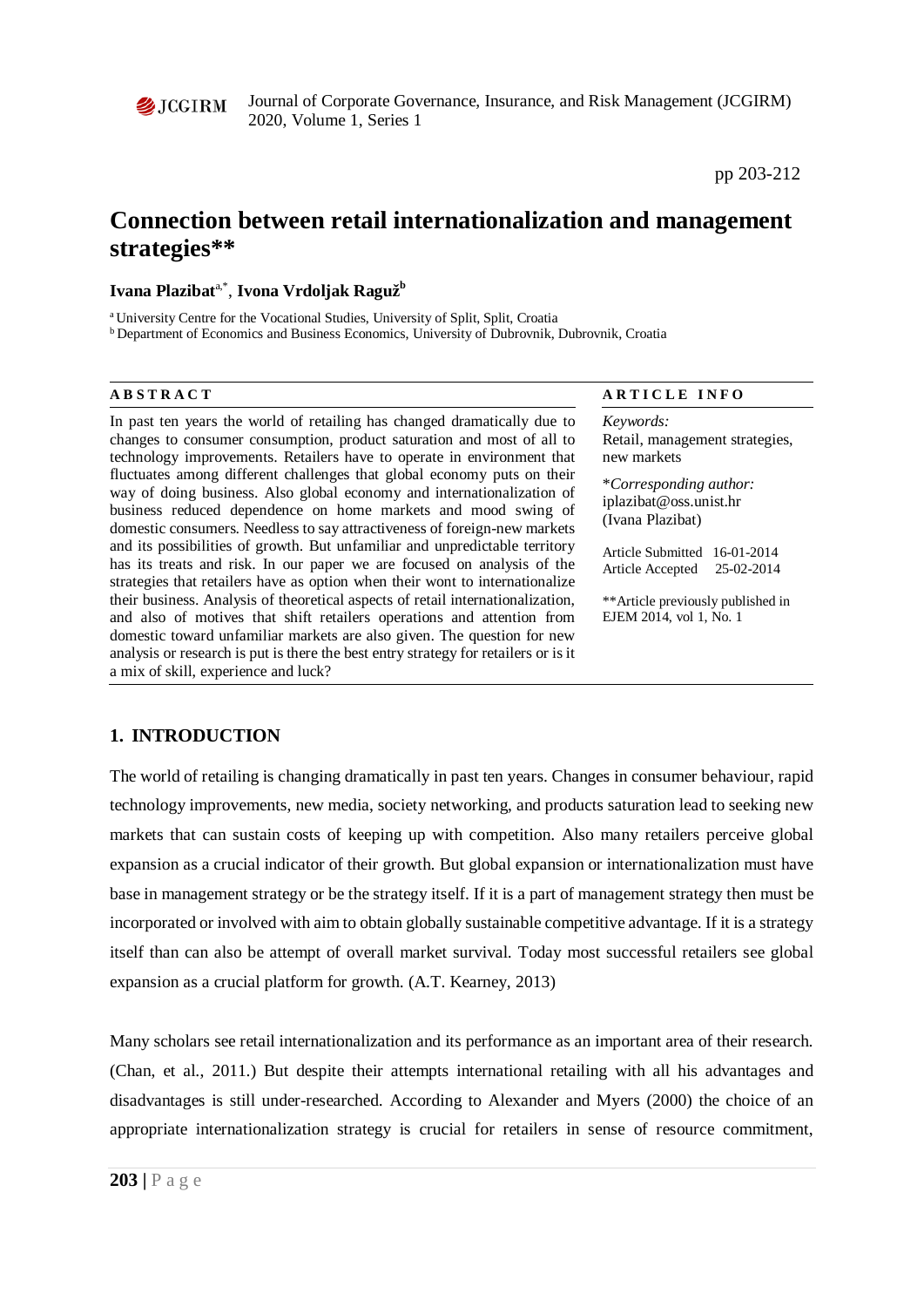expansion and future performance and for most for maintaining the company's own image. Also internationalization and new markets open new prospects for growth that are for various reasons limited on home market. It is noted that is very important the first country that retailers choose for their growth ie first country influences the future performance and internationalization due to its learning opportunities. First market entry shapes future operations because it reflects retailer's ability for moving and adapting its management team and financial resources to new environment.

Economic attractiveness is considered as an important motivation for internationalization and element for country analysis. Economic state of country reflects on its retail market development and shapes its growth prospects and opportunities for profit.

It is also noted, that retailers when choosing country reflect between the market size and its growth potential and countries with larger population. (Chan, at al., 2011)

Decision to go global, to move from domestic market where everything is known and "comfortable" lead to disruptive elements beyond the management control. Globalization adds complexity to every aspect of doing business and creating greater risk exposure. (Deloitte, 2013). Specific nature of retail industry that is directed to satisfy the needs of end customers imposes nothing easy in global expansion strategy. Needless to emphasize that every market is unique and imposes different challenges i.e. requires unique strategy.

Merchandising, marketing, store operations, real estate, human resources, reporting requirements, taxpolicy all must be re-evaluated in light of a new consumer culture. (Deloitte, 2013). Also macroeconomic aspects like currency fluctuations or political instability add uncertainty in success of foreign market expansion. Therefore it is crucial that managers decide what role global expansion will have in their overall strategy and performance.

#### **2. INTERNATIONALIZATION OF RETAIL**

Retail trade companies traditionally focused on the domestic (local) market. In the early eighties of the last century in the practice of retailers entered the term internationalization of business. The entry of foreign retailers into the country enriches the offer, but in it, and creates additional competition. In this way, local retailers are encouraged to improve their market performance. Internationalization as one of the strongest trends in retail industry can take two directions: internationalization of supply and internationalization of sale. (Knezevic, 2007) The internationalization of supply means

PAGE 204| Journal of Corporate Governance, Insurance, and Risk Management | 2014, VOL. 1, Series. 1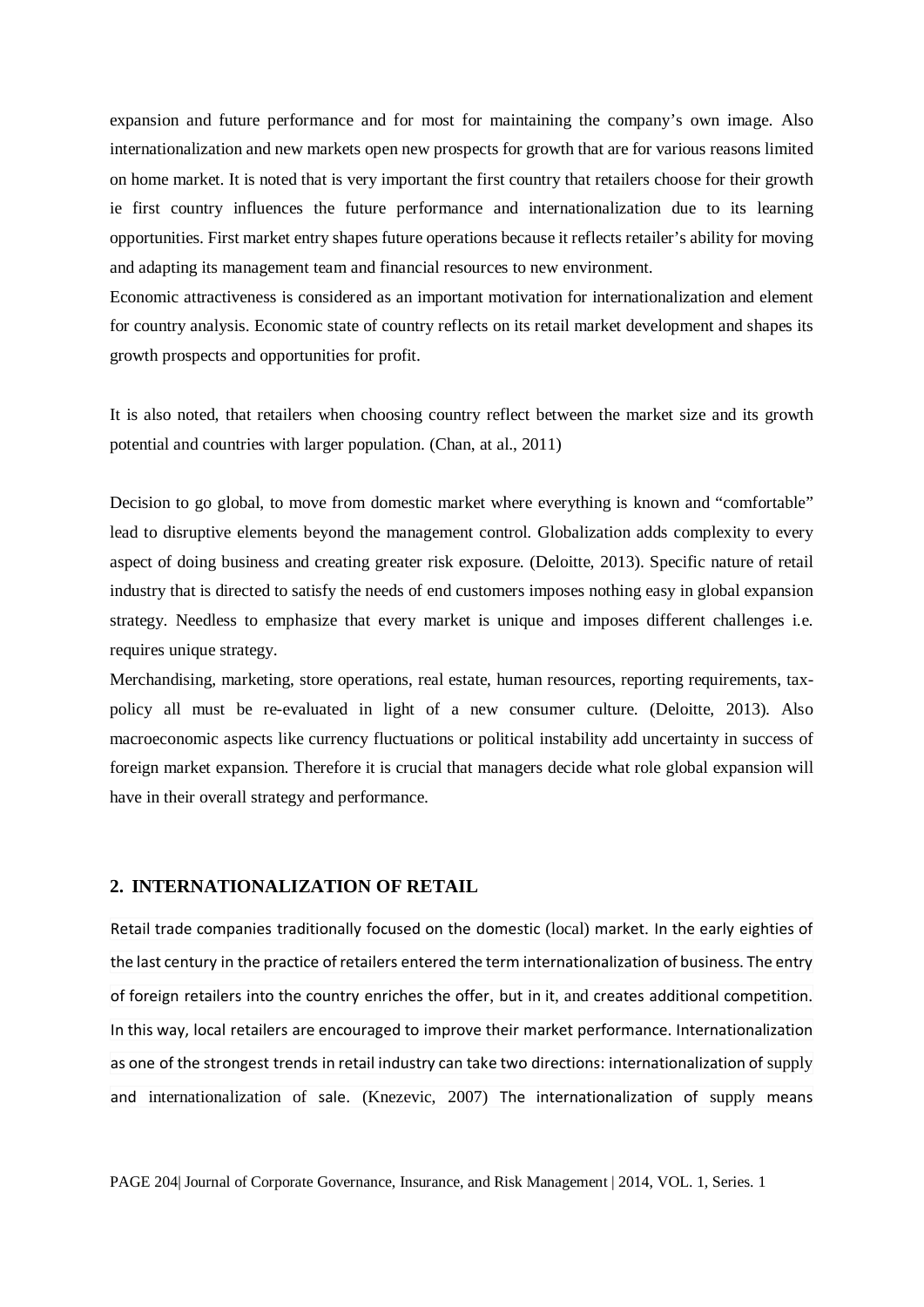procurement from foreign markets, to establish own procurement centers abroad or establishing different partner's agreements with domestic companies.

Internationalization sale marks the opening of retail units abroad. The degree of internationalization is measured by the number of operating countries and percentage of retail revenue from foreign operations. Significance of internationalization for retailers is evident from Table 1.

| Top 250<br>Rank | Name of company | Country of origin | Number<br>Country of<br>operations | % Retail<br>revenue<br>from<br>foreign<br>operations |
|-----------------|-----------------|-------------------|------------------------------------|------------------------------------------------------|
| 1               | Wall-Mart       | <b>USA</b>        | 28                                 | 28,4                                                 |
| $\overline{2}$  | Carrefour       | France            | 33                                 | 56,7                                                 |
| 3               | Tesco           | <b>UK</b>         | 13                                 | 34,5                                                 |
| $\overline{4}$  | Metro           | Germany           | 33                                 | 61,1                                                 |
| 5               | Kroger          | <b>USA</b>        | 1                                  | 0,0                                                  |
| 6               | Costco          | <b>USA</b>        | 9                                  | 27,0                                                 |
| 7               | Schwartz        | Germany           | 26                                 | 55,8                                                 |
| 8               | Aldi            | Germany           | 17                                 | 57,1                                                 |
| 9               | Walgreen        | <b>USA</b>        | $\overline{2}$                     | 1,5                                                  |
| 10              | The Home Depot  | <b>USA</b>        | 5                                  | 11,4                                                 |

**Table 1:** Top Ten Retailers World Wide, 2011

**Source:** Deloitte, 2013

As if can been seen from the Table 1 European retail companies operate in much more countries than USA companies except Wall-Mart which has so sophisticated logistics and supply chain established that costs operating abroad do not burden its gross margin.

According to annual Deloitte analysis of Global powers of retailing in 2011 the worlds 10 largest retailers operate in the 16,7 (average) countries, and top 250 retailers are operating in 9,0 (Deloitte, 2013). Revenue from foreign operations accounted for nearly one-third of total top 10 retail revenue. And also European retailers are more operating abroad than USA companies. That is partly due to the fact that USA retail market is much larger and it is easier to obtain cost reduction of economy of scale in logistics, distribution, also number of consumer is bigger so retail margins can be much lower.

#### **2.1. Purpose of going global**

PAGE 205| Journal of Corporate Governance, Insurance, and Risk Management | 2014, VOL. 1, Series. 1 There can be defined goals and motives of retail internationalization. Goals of operating abroad are: increasing of market share, conquest of new consumers and economy of scale i.e. question of volume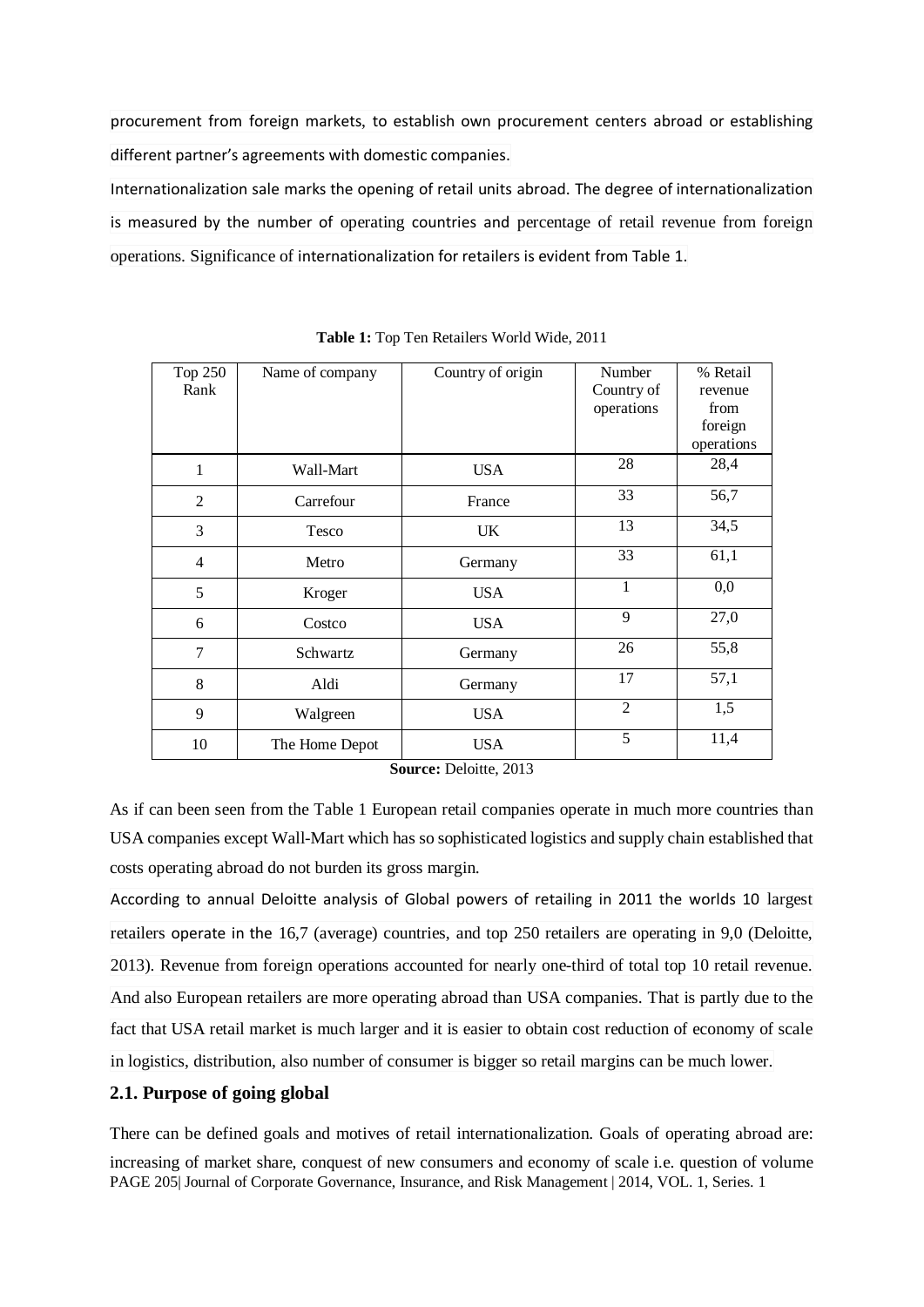which always in center of every retailer's attention (in order to cut costs especially the procurement costs). Motives for international expansion are: saturation of domestic market – impossibility for retailers for further expansion that pushes them out from domestic toward foreign markets i.e. PUSH factors. PUSH factor are in center of retailers so called PUSH strategy. The second motive is foreign markets potential which attracts retails or pulls them from domestic toward foreign retail market and consumers. That is known as PULL factors of retailers PULL strategy. (Knezevic, 2007). PUSH and PULL factors are shown in Table 2.

| <b>PUSH</b> factors                              | <b>PULL</b> factors                             |  |
|--------------------------------------------------|-------------------------------------------------|--|
| Terms and conditions (legal framework, the state | Terms and conditions (stable government and     |  |
| of economy, competition) on the domestic market  | economy, infrastructure, demographic structure) |  |
|                                                  | on the international market                     |  |
| Domestic market saturation (receptive power in   | Market size                                     |  |
| decline)                                         |                                                 |  |
| Trade forms saturation                           | Competition level                               |  |
| Pressure on margins                              | Greater margins                                 |  |
| New business technologies                        | New business technologies                       |  |
| Universal products                               | Economy of scale                                |  |

**Table 2:** Motives for international expansion

Many scholars agree that location is key factor for retailers' success, ie selecting location involves choice of markets. Due to that selection a location is also motive for retailers' abroad expansion. Market selection is under influence of: cultural proximity, geographical proximity and the stage of development of retailing. (Siebers, 2012) Logic for choosing a store location is the same when considering international expansion. Consideration of political, economic, social and cultural factors is in collision with customer characteristics, accessibility, competition, prestige and cost of retail evaluation when internationalizing.

Retail internationalization is also shaped by firms' characteristics. Firms' characteristics include international experience, resource commitment and competitive advantages. Key driver for retail internationalization is knowledge specially collected previous experience or retailers know how which include management perception of foreign operations and also attitudes, behavior, educational background and experience. (Siebers, 2012)

PAGE 206| Journal of Corporate Governance, Insurance, and Risk Management | 2014, VOL. 1, Series. 1

**Source:** Knezevic, 2007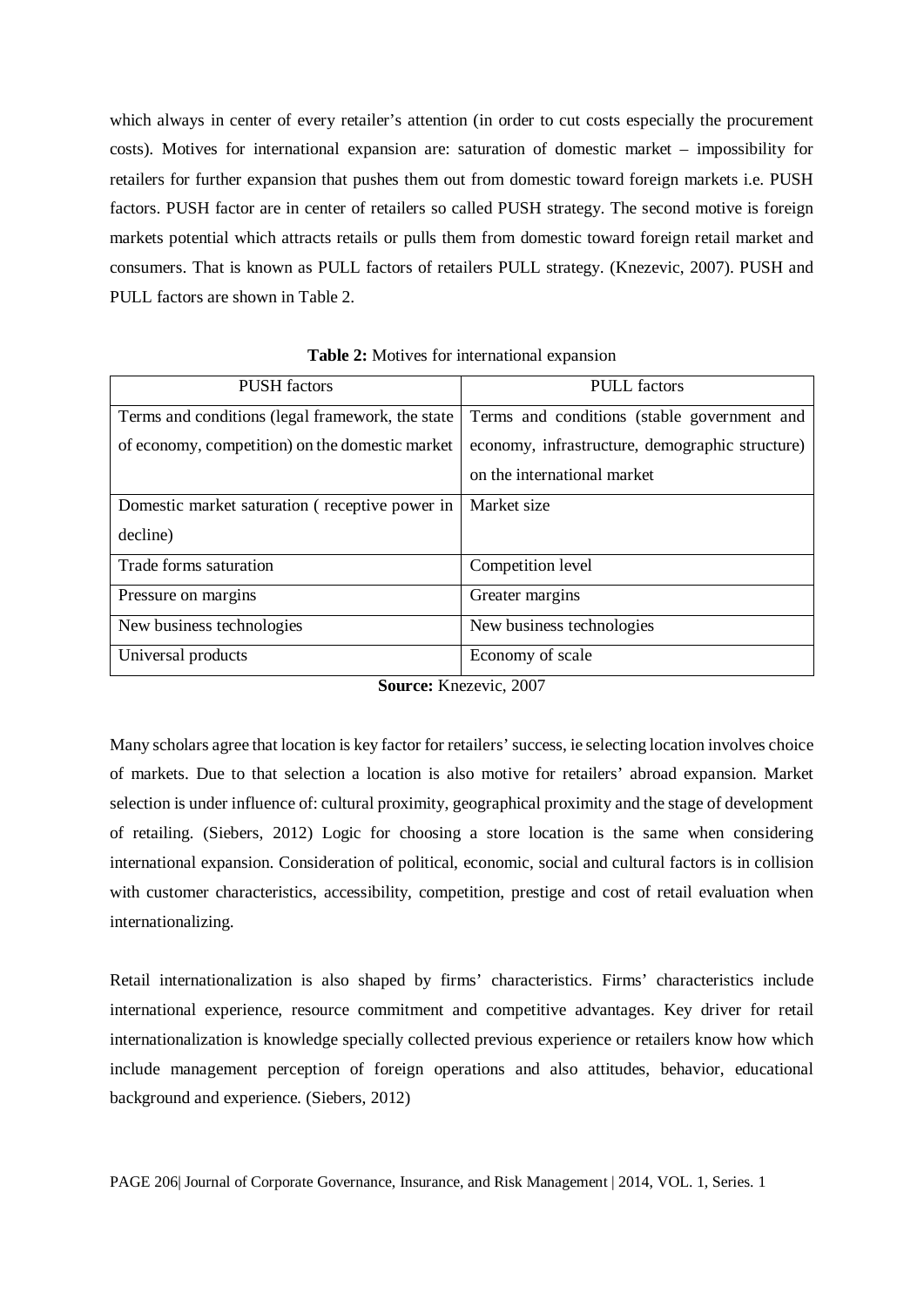Psychic distance is more and more related with retailers' internationalization as a factor developed in recent scholars' studies. It is noted that psychic distance is correlated with cultural and business distance. It is also noted that perceived distance between home and foreign market has more influence on retailers' performance than real psychic distance. (Siebers, 2012) Example for that statement is Carrefour's bad performance in the USA and their success on the Taiwan market. Also organizational changes, leadership, and innovative ideas may be important for successful retail internationalization. (Siebers, 2012) Understanding of any kind of distances, cultural, organizational, operational, psychic, improves the outcome of internationalization, and as firms enters more and more foreign markets and learns from that experience and collects it knowledge the performance will be more successful.

Table 3. shows that the world's most successful retailers are the one with strong self-brand or/and are selling strong product brand (like Starbucks and Ikea) or have extremely low margins ie prices which is best seen in fast moving consumer goods category (Wall-Mart, Carrefour). (Levy, Weitz, 2004).

| Core advantage                 | Global retailer              |
|--------------------------------|------------------------------|
| Low cost, efficient operations | Wal-Mart, Carrefour          |
| Strong private brands          | Royal Ahold, Ikea, Starbucks |
| <b>Fashion</b> reputation      | The Gap, Zara, H&M           |
| Category dominance             | Office Depot, Home Depot     |
| Image                          | Disney, Warner Brothers      |

**Table 3:** Core competitive advantages for global retailers

**Source:** Levy, Weitz, 2004

Global market success those retailers owe to:

- Globally sustainable competitive advantage,
- Adaptability,
- Global Culture,
- Deep pockets.

These four characteristics are common to all retailers who have successfully exploited international growth opportunities. Globally sustainable competitive advantage provides foundation that can be easily transferred into non domestic market and new consumers Adaptability supplements globally sustainable competitive advantage and allows recognition of cultural differences and adaptation of their core strategy to the needs of local markets.

Global culture is a potential not just to adapt to new situations but to truly thing globally and organize

PAGE 207| Journal of Corporate Governance, Insurance, and Risk Management | 2014, VOL. 1, Series. 1 and encourage rapid development of local management structure toward its globality. No venture is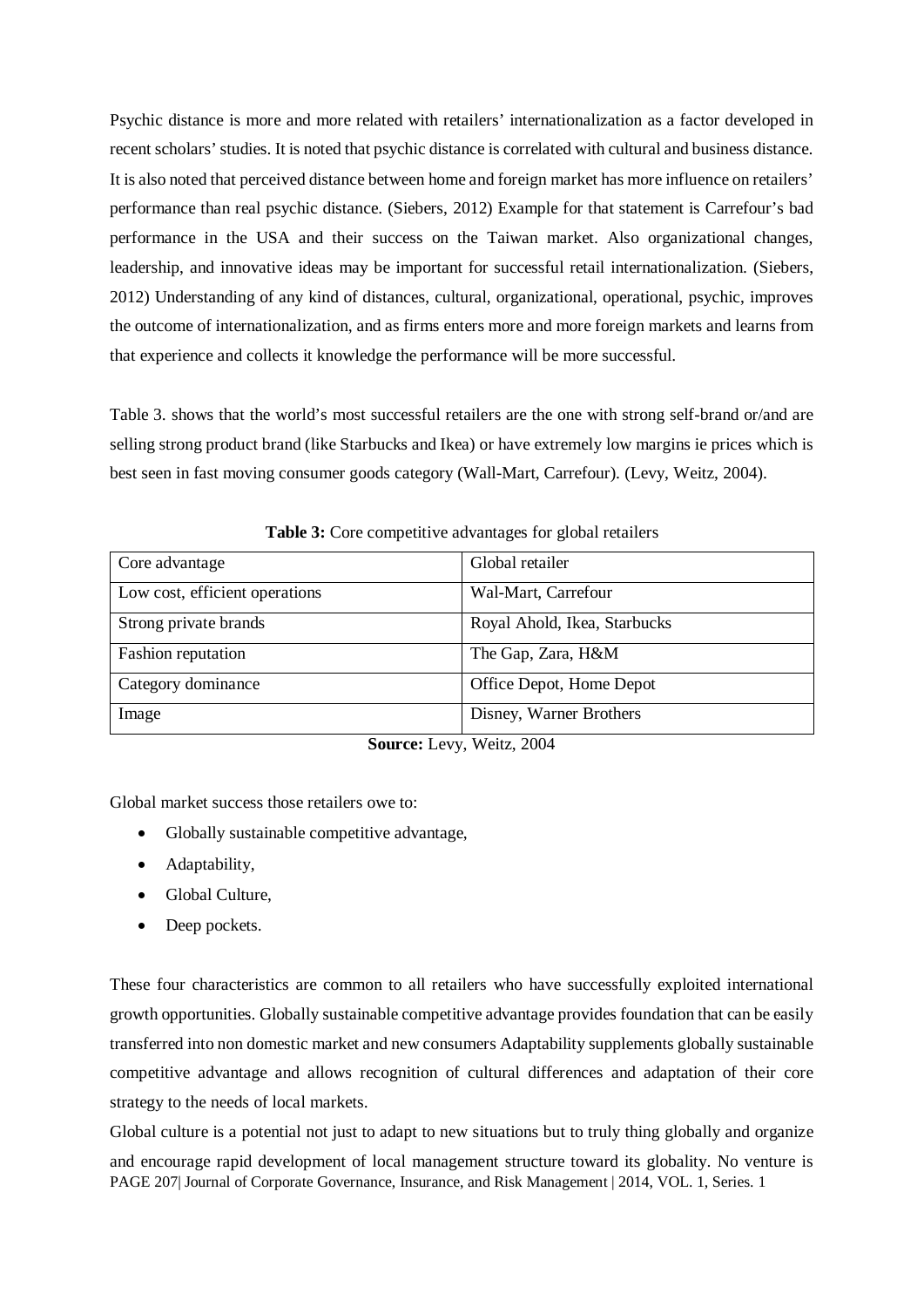cheap entering or going global needs time and money and also is very hard for retailers to generate shortterm profits. (Levy, Weitz, 2004)

Globally successful retailers have also a potential for:

- Applying latest technology trends in inventory management,
- Logistics costs at global level while satisfying all local markets specificities,
- Enjoy economy of scale due to global procurement,
- Standardizing and unifying packaging thus facilities business control. (Segetlija, 2008)

Committed retailers trough their internationalization process make four major transfers to the host market, like transfers of the firms' business culture and business model, and its operational techniques. (Dawson, 2007)

# **3. MANAGEMENT STRATEGIES AND RETAIL INTERNATIONALIZATION**

Retailers have to decide what method or strategy is required to succeed on non domestic market ie what will allow them to best adapt to new/local market conditions and consumer expatiations. Consultant company A.T. Kearney developed the Global Retail Development Index (GRDI). GRDI ranks annually top 30 development countries for retail investment. (A.T. Kearney, 2013). It can be seen on Picture 1, the idea of GRDI is to rank countries on a 0-to-100-point scale—the higher the ranking, the more urgency there is to enter a country.

**Figure 1:** GRDI country attractiveness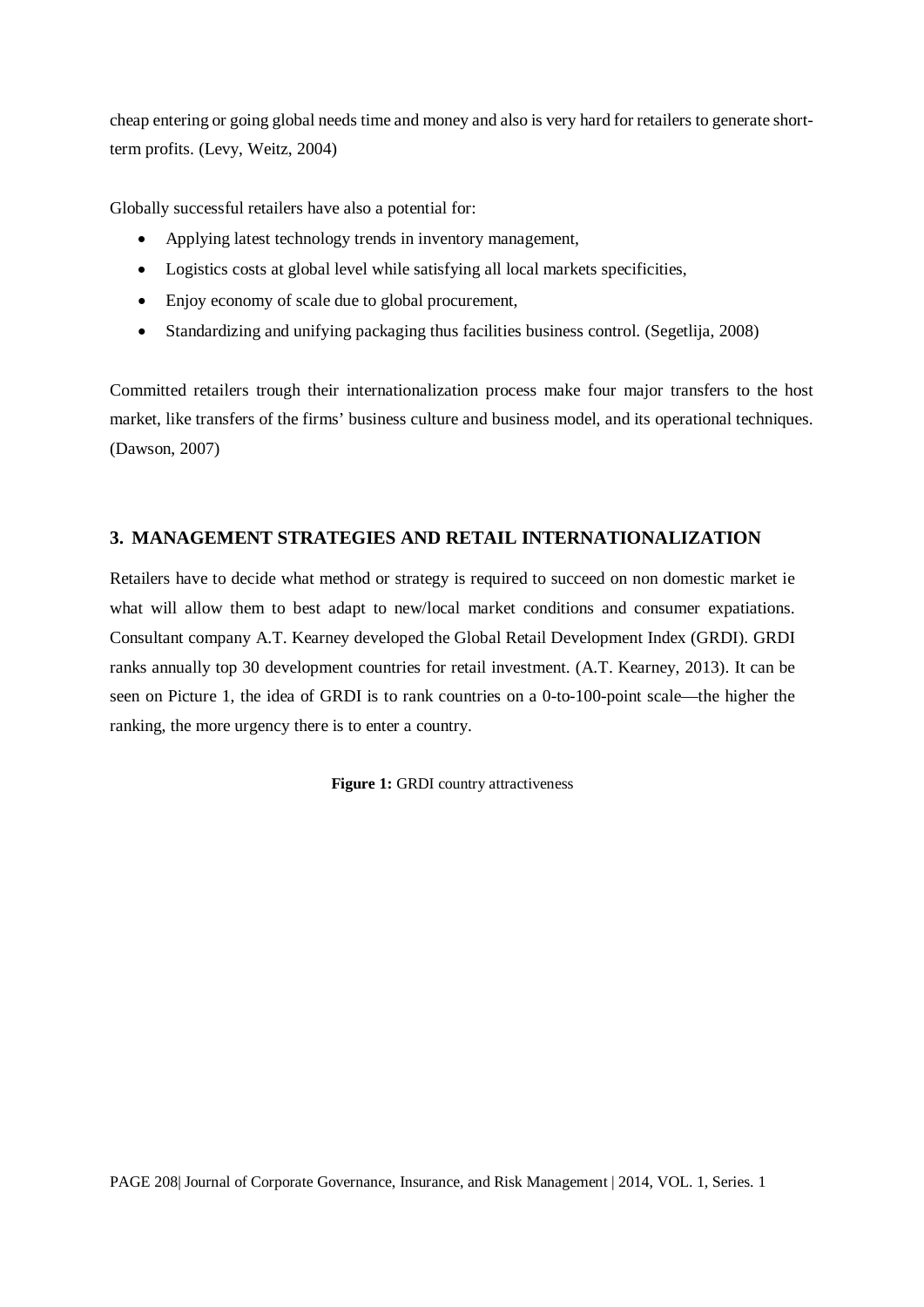### Figure 2 **2012 GRDI country attractiveness**



Source: Planet Retail, Economist Intelligence Unit; A.T. Kearney analysis

**Source:** entirely taken from A.T. Kearney, 2013

GRDI for 2012 showed that countries known as BRIC nations (Brazil, Russia, India, China) are still in pick of retailer attractiveness also new markets have emerged. This new pulling markets are Georgia, Oman, Azerbaijan and Mongolia who owe their attractiveness to concentration of wealth so retailers of luxury and specialty goods are targeting them.

It is needed to point out that retailers who want to go global must in their operations and communication with consumer include multi channeling. Modern retail or global retail players have to take in consideration that today's consumer shop not only in physical stores but trough different media, ecommerce and mobile commerce. An effective entering strategy should align these elements while maintaining the operational and organizational flexibility of receptive market.

All this imposes that retail entrepreneurs must consider several key issues that could block successful globalization (Deloitte, 2012):

- Payback expectations,
- Ensuring brand integrity,
- Capability assessment,

PAGE 209| Journal of Corporate Governance, Insurance, and Risk Management | 2014, VOL. 1, Series. 1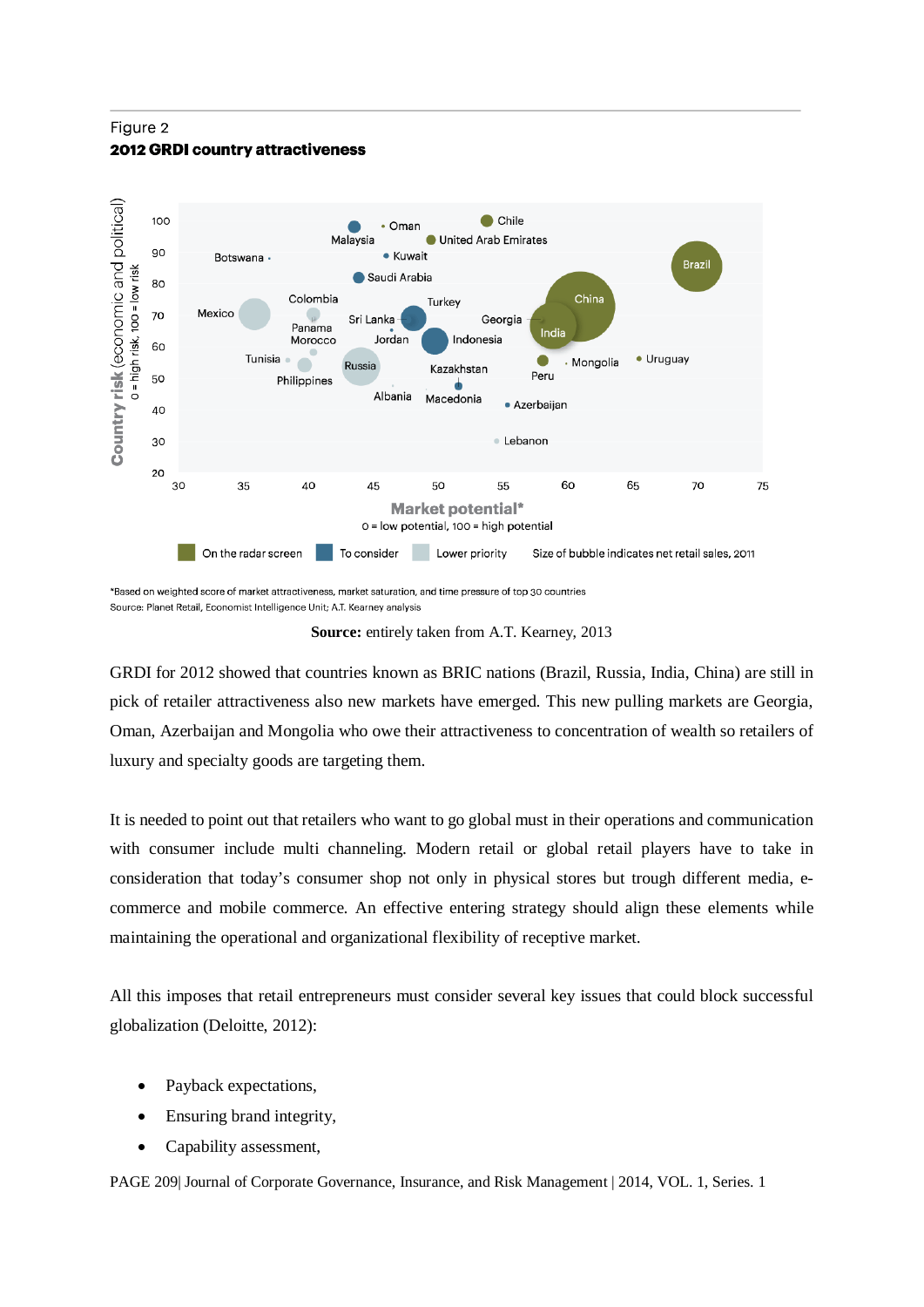- The growing power of local competitors,
- The need for strategic localization.
- No perfect entry strategy,
- Market potential.

No market is the same, no return effects are the same, in some cases it will take some time before positive results follow as expected. Entering a new country can move focus from retailer as brand due to the new value chain activities. Retailers also have to unite their internal capabilities and resources with operations in new environment ie have to asses their corporate global leadership capabilities. Local competitors are in advantage because they have know-how of domestic markets but also develop and adapt fastly to new formats and product categories, so new entree must estimate. If they don't adapt to local consumer culture, traditions, habits and only focus on demographic aspects of new market retailers could fail to succeed on going global. The choice of entry strategy is combination of variables: speed/control and risk/reward. When entering a new market retailers can choose among: strategic alliances, acquisitions, licensing, franchising, joint ventures. Estimating market potentional has to include several elements like size and economic growth of a country, legal restrictions etc. or can be taken into consideration different developed Indexes like mentioned GRDI.

#### **3.1. Management planning in a global retail environment**

Mangers involved in retail industry must shift their "field of battle" from traditional bricks-and-mortar retail store to the increasing number of channels available for connection with customers. As earlier mentioned increasing number of channels impose several factor that have to be considered when going global (Berman, Evans, 2010):

- Institutional factors.
- Consumer factors.
- Store location factors,
- Operations factors,
- Merchandising factors,
- Pricing factors,
- Image and promotion factors.

New types of retailing have emerged from all countries this encourages retailers to seek new market segments, make adjustments in their retail mix and adopt multi segment strategies. (Dunne, Lusch, 2005)

PAGE 210| Journal of Corporate Governance, Insurance, and Risk Management | 2014, VOL. 1, Series. 1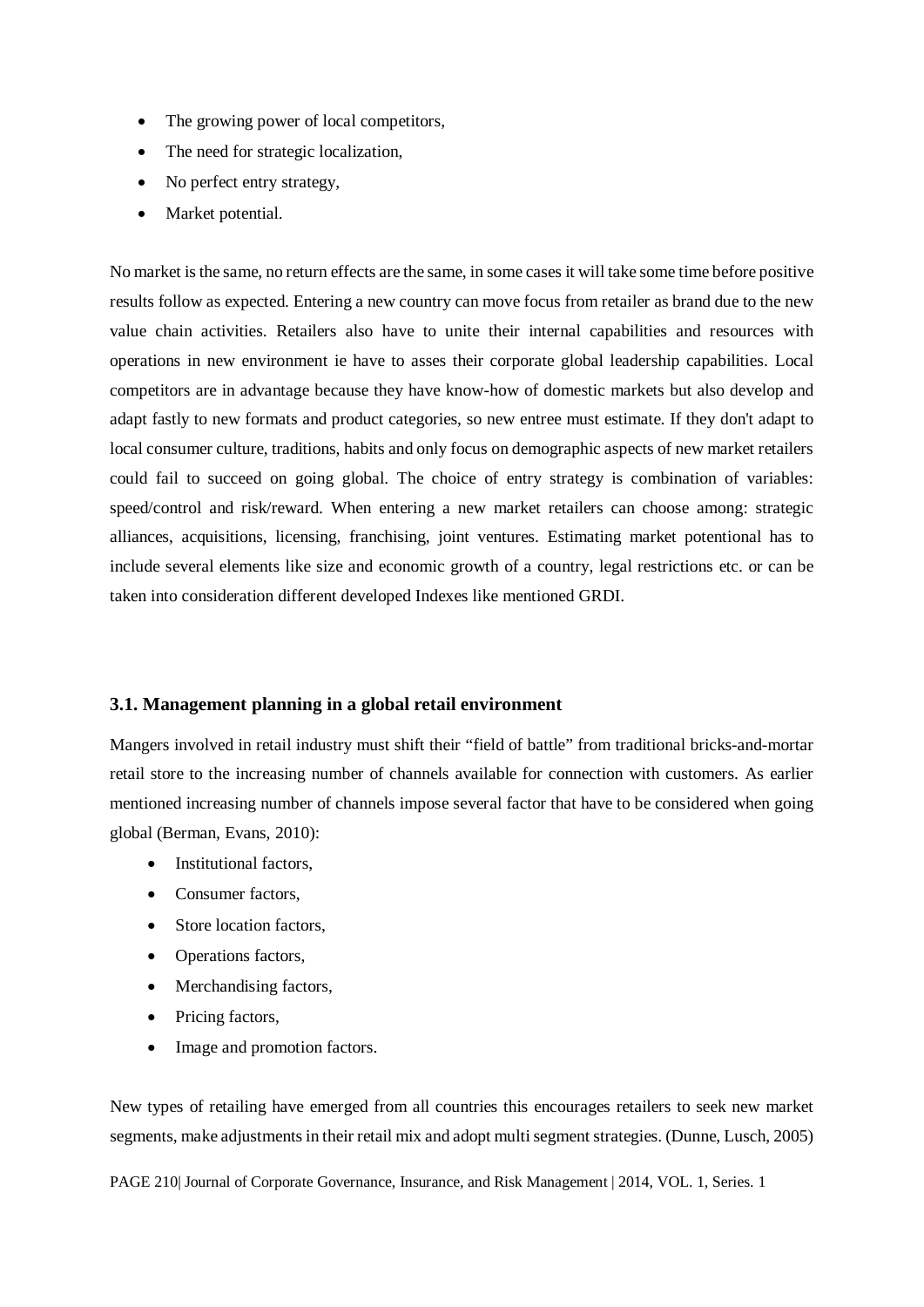### **4. CONCLUSION**

Growing number of retailers, mainly in developed countries, try to reduce their dependence on domestic market and behaviour of domestic consumer and move to less saturated or attractive foreign markets. Never the less, must be pointed out that internationalization can gain significant benefits for retailer like less saturated market and more spending consumers but also can be often risky and requires investment of resources, time and money.

When the firm has made decision to enter international market there are variety of options. These options vary with cost, risk and the degree of control which can be exercised over them.

Management strategies when entering the global retail are numerous and imply a varying degree of risk and of commitment from international firm. The implementation of international strategy is a process achieved in several steps. Entering international market is a challenge for every company. The management strategy is a summary of how the company will achieve its goals, meet the expectations of its customers, and sustain a competitive advantage in the marketplace.

We can say that retailers will be successful in operating abroad if they don't enter absolutely unfamiliar markets which include unfamiliar ways of doing business that require new retail forms and structures incompatible with the set strategy. When retailers seek to enter new markets they transfer their comparative advantages and incorporated it into foreign market trends. Retailers that record global business successes are the ones who successfully transfer their core strengths into new cultures and new markets.

#### **REFERENCES**

Berman, B, Evans, J,L, (2010), Retail management, a strategic approach*,* Prentice Hall, New Jersey

- Chan, P, Finnegan, C, Sternquist, B (2011) Country and firm level factors in international retail expansion, European Journal of Marketing, Vol. 45., No. 6, pp. 1005-1022
- Dawson, J. (2007), Scoping and conceptualizing retailer internationalisation, Journal of Economic Geography, Vol. 7, No 4., pp. 373-397
- Dunne,M,P, Lusch, R,F, (2005), Retailing, Thomson outh-Western, Ohio
- A.T. Kearney, Online Retail Is Front and Center in the Quest for Growth The 2013 Global Retail E-Commerce Index. Available at: [http://www.atkearney.com/consumer-products-retail/ideas](http://www.atkearney.com/consumer-products-retail/ideas-insights/featured-article/-/asset_publisher/KQNW4F0xInID/content/online-retail-is-front-and-center-in-the-quest-for-growth/10192)[insights/featured-article/-/asset\\_publisher/KQNW4F0xInID/content/online-retail-is-front-and](http://www.atkearney.com/consumer-products-retail/ideas-insights/featured-article/-/asset_publisher/KQNW4F0xInID/content/online-retail-is-front-and-center-in-the-quest-for-growth/10192)[center-in-the-quest-for-growth/10192](http://www.atkearney.com/consumer-products-retail/ideas-insights/featured-article/-/asset_publisher/KQNW4F0xInID/content/online-retail-is-front-and-center-in-the-quest-for-growth/10192) (11.01.2014.)
- PAGE 211| Journal of Corporate Governance, Insurance, and Risk Management | 2014, VOL. 1, Series. 1